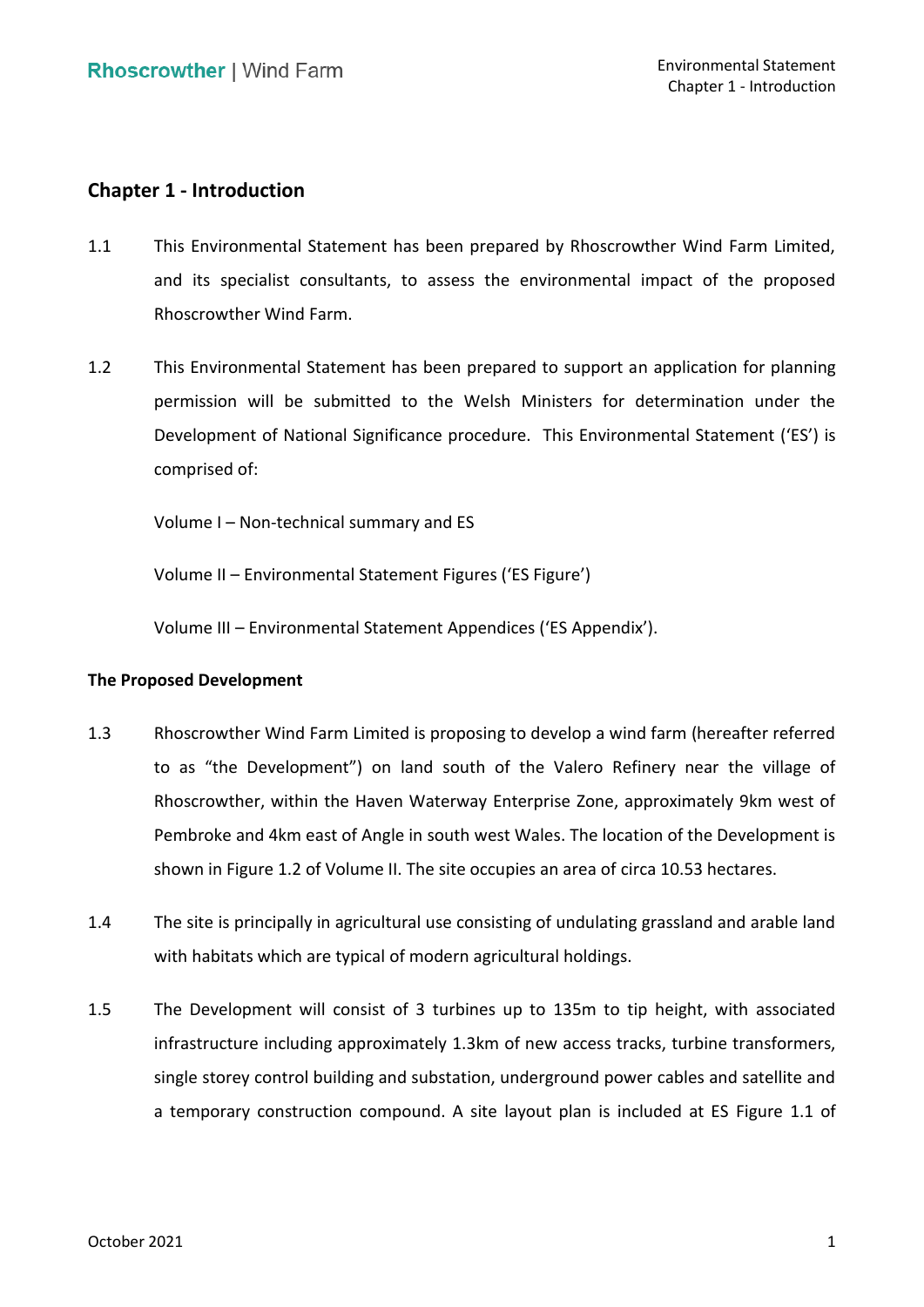Volume II.

- capacity of the Development would therefore be circa 12.9MW depending on the choice of turbine manufacturer. The Development will provide enough energy for approximately 9,900 homes. This figure has been calculated by taking the predicted annual electricity generation of the site (predicted capacity factor of at least 32%) and dividing this by the annual average electricity consumption figures from the Department for Business, Energy & Industrial Strategy 2019 Sub-national Electricity and Gas Consumption report 2019 1.6 Each turbine will have a generating capacity up to 4.3MW. The maximum installed (3,618 kWh).
- 1.7 The Development will generate electricity for 35 years after which time it will be decommissioned. Alternatively, the life of the Development may be extended subject to further environmental studies and new consents.
- 1.8 Rhoscrowther Wind Farm Limited, in conjunction with a range of other specialist consultants, has undertaken an Environmental Impact Assessment ("EIA") of the Development.

### **The Applicant**

 1.9 Rhoscrowther Wind Farm Ltd, the Applicant, is a company specifically set up to promote the Development and are backed by a FTSE listed national property company with assets in excess of £300m.

## **Development of National Significance - Criteria**

 provided by the Planning (Wales) Act 2015, which amends the Town and County Planning Act 1990, and the Developments of National Significance (Wales) Regulations 2016 (as 1.10 The statutory basis for the Development of National Significance ("DNS") process is amended) and subsequent Regulations.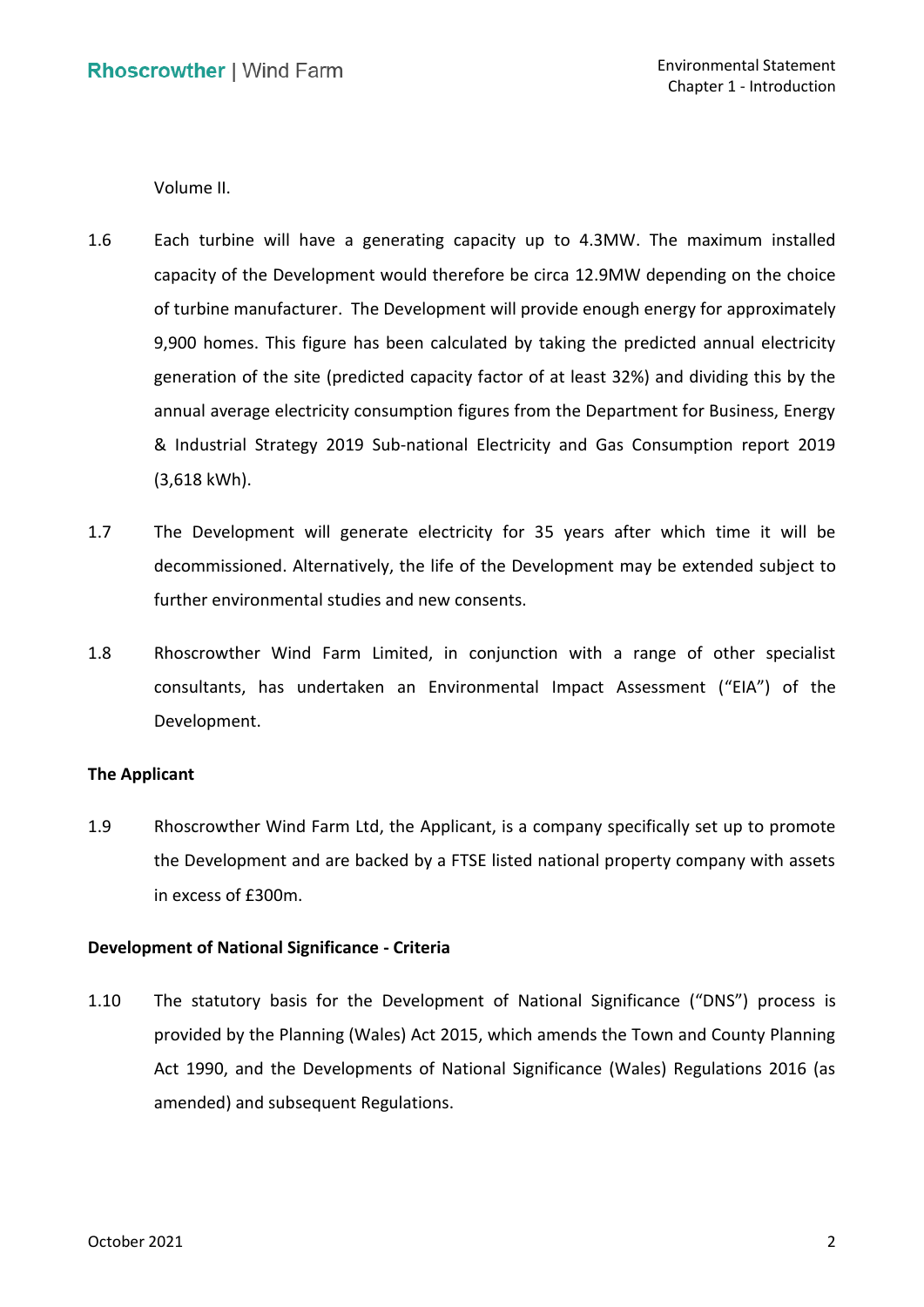- 1.11 The purpose of the DNS process is to ensure timely decisions are made on those planning applications that are of the greatest significance to Wales, because of their potential benefits and impacts.
- 1.12 Regulation 4A of the Developments of National Significance (Specified Criteria and Prescribed Secondary Consents) (Wales) Regulations 2016 states that an onshore wind generating station is to be determined under the Development of National Significance process so long as the wind generating station is expected to have (when constructed) an installed generating capacity of 10 megawatts or above.
- 1.13 As the Development will have an installed generating capacity of 12.9MW it falls with the criteria within regulation 4A and is to be determined through the Development of National Significance process.

### **Development of National Significance - Procedure**

- 1.14 The first formal stage of the DNS process is to submit a notification of intent to submit a Inspectorate"). This notification was provided by the Applicant on 15 October 2020 and accepted by the Inspectorate on 30 October 2020. DNS application; this notification must be sent to the Planning Inspectorate Wales ("the
- 1.15 Before an application can be submitted the Applicant must undertake a formal consultation exercise for at least six weeks. The Applicant consulted on the proposed development in December 2020 – January 2021; the proposed development was initially will proceed as a 3 turbine proposal. An environmental statement for the 5 turbine proposal was included within the consultation documents as part of the pre-application designed to be a 5 turbine proposal however, following consultation, the Development consultation exercise.
- 1.16 After confirming that the application is valid, the Inspectorate will undertake a further consultation exercise.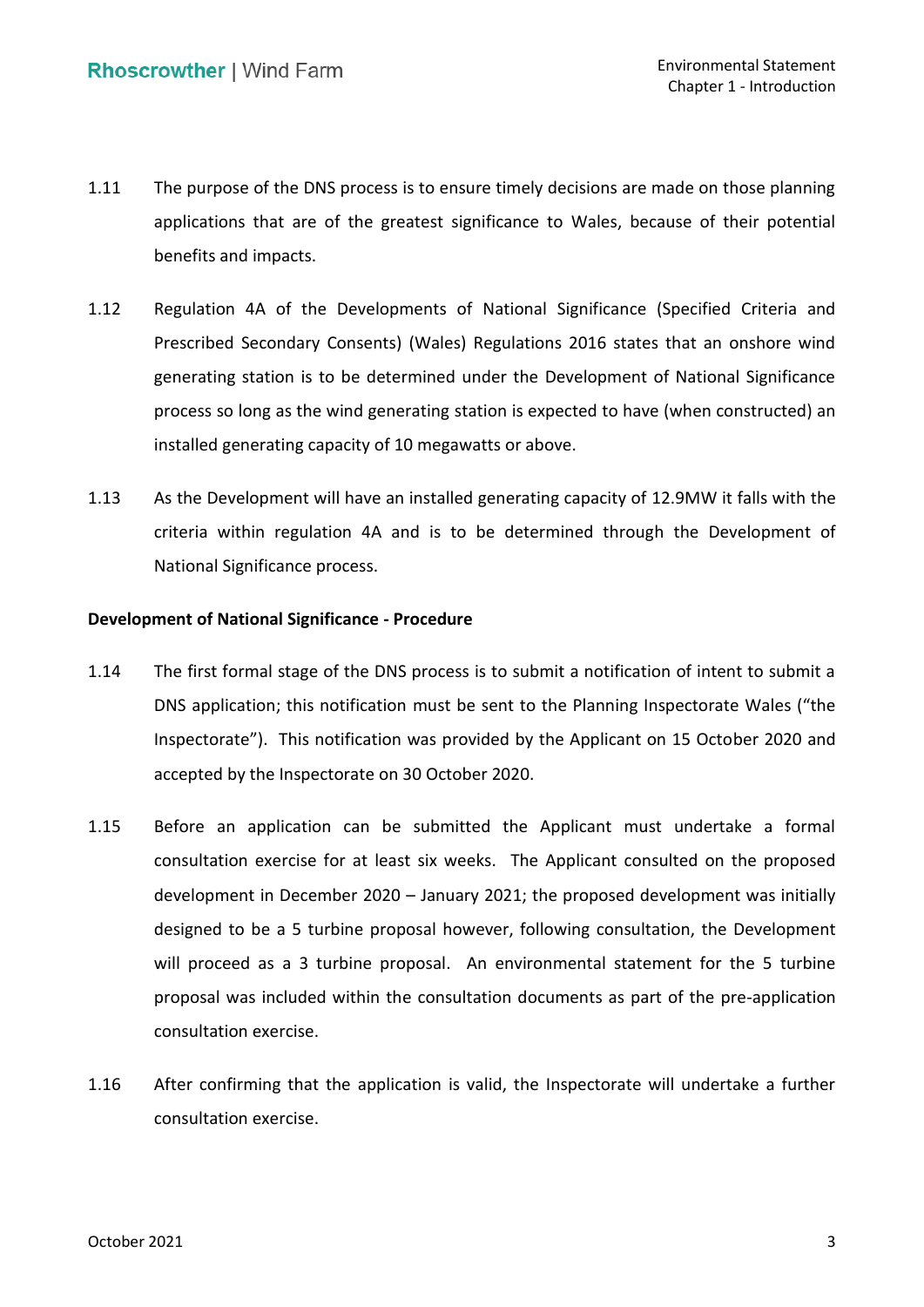- 1.17 An appointed Inspector will determine whether the application should be examined by written representations, hearings, inquiries or a combination of the three. The Inspector statutory consultees and interested parties. will consider evidence from the Applicant, the Local Planning Authority (LPA), other
- the application should be granted planning permission. The Welsh Ministers will determine the application and issue the decision letter. 1.18 Following consideration of the evidence, the Inspector will write a report to the Welsh Ministers, setting out his/her conclusions and making a recommendation as to whether

#### **The Environmental Statement**

- 1.19 This Environmental Statement has been prepared to accompany the proposed planning application, in accordance with the Town and Country Planning (Environmental Impact Assessment) (Wales) Regulations 2017, as amended and referred to hereafter as the EIA Regulations.
- 1.20 Under Schedule 2 of the EIA Regulations wind farms that involve the installation more than two turbines, or where the hub height of any turbine or height of any other structure exceeds 15 meters, shall be subject to an Environmental Impact Assessment (EIA) where the development is likely to have significant effects on the environment by virtue of factors such as its size, nature or location.
- 1.21 An application for planning permission accompanied by this Environmental Statement will be made to the Welsh Ministers under the Developments of National Significance (Wales) Regulations 2016.
- 1.22 This Environmental Statement comprises the following documents:

| <b>Non-Technical Summary:</b> | A standalone summary of the information |
|-------------------------------|-----------------------------------------|
|                               | presented in Volumes I, II and III      |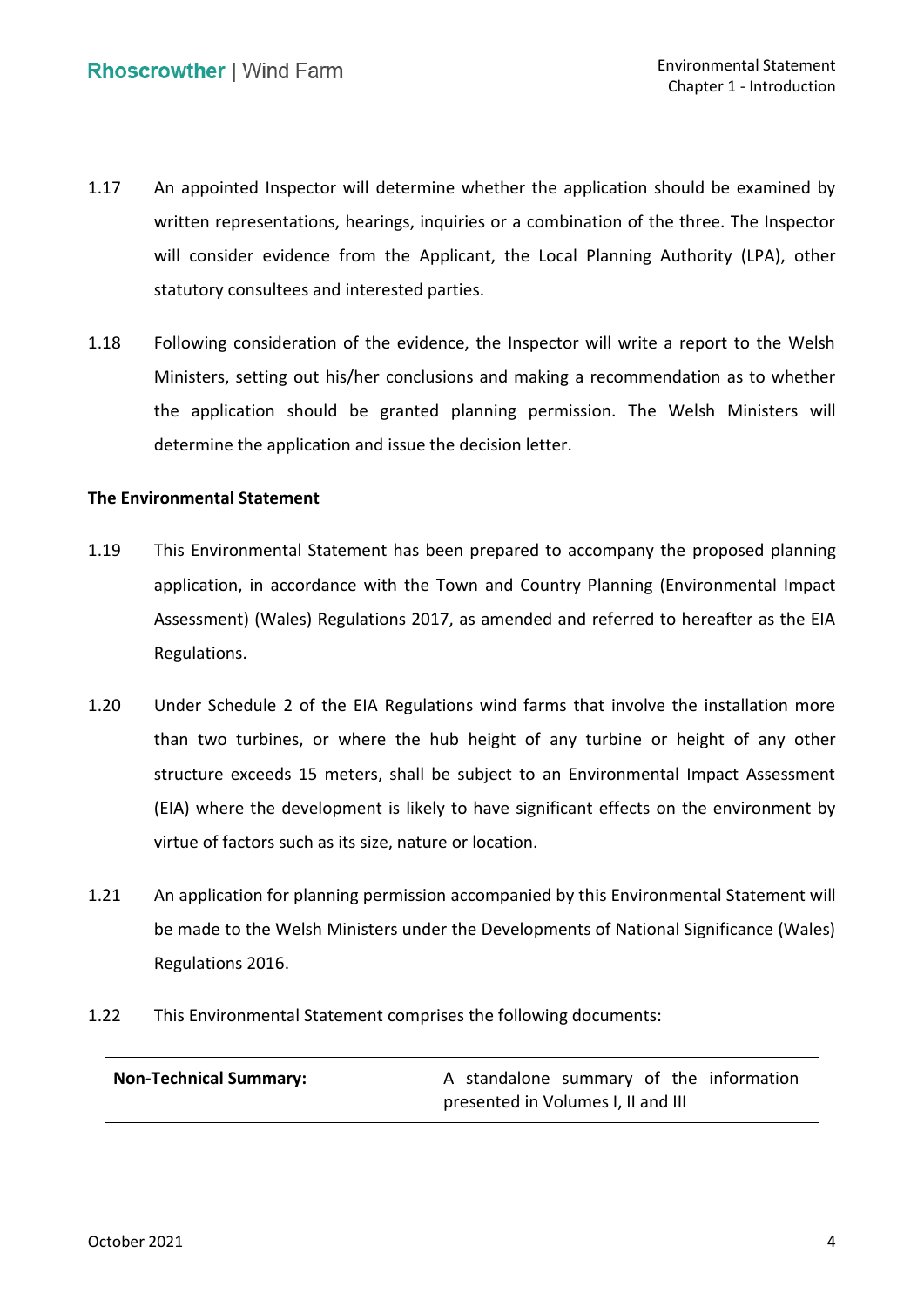| <b>Environmental Statement Volume I:</b>   | EIA Text (this document) which comprises the<br>project description and effects assessment and<br>mitigation with a Non-Technical Summary |  |
|--------------------------------------------|-------------------------------------------------------------------------------------------------------------------------------------------|--|
| <b>Environmental Statement Volume II:</b>  | Figures and drawings                                                                                                                      |  |
| <b>Environmental Statement Volume III:</b> | Technical<br>Appendices and standalone<br>reports which supplement and<br>technical<br>inform the findings presented within Volume I      |  |

## 1.23 The structure of ES Volume I is detailed in Table 1.1 below.

| <b>Chapter No</b> | <b>Title</b>                                  |
|-------------------|-----------------------------------------------|
|                   | Non-Technical Summary                         |
| 1                 | Introduction                                  |
| 2                 | <b>Environmental Impact Assessment</b>        |
| 3                 | <b>Project Description</b>                    |
| 4                 | <b>Planning &amp; Energy Policy Context</b>   |
| 5                 | Landscape & Visual Impact                     |
| 6                 | Socio-economic                                |
| 7                 | Ecology                                       |
| 8                 | <b>Historic Environment</b>                   |
| 9                 | Hydrology & Hydrogeology                      |
| 10                | <b>Noise</b>                                  |
| 11                | <b>Existing Infrastructure &amp; Aviation</b> |
| 12                | <b>Transport Assessment</b>                   |

| Table 1.1: Structure of the ES Volume I |  |
|-----------------------------------------|--|
|-----------------------------------------|--|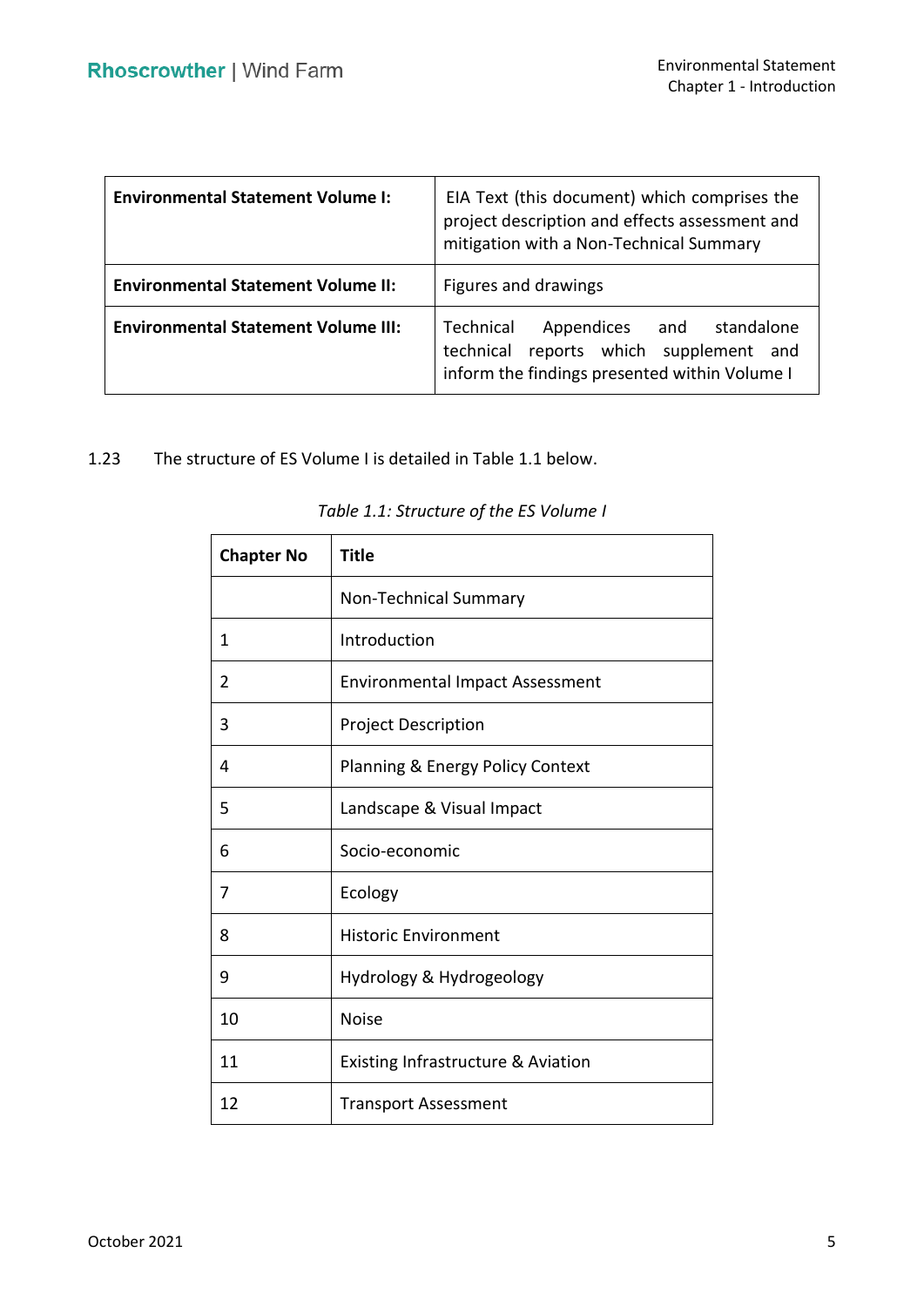|    | <b>Shadow Flicker</b> |
|----|-----------------------|
| 14 | Geology & Soils       |

### **The Project Team**

 1.24 The EIA has been project managed by Rhoscrowther Wind Farm Limited with technical input from a range of specialist consultants with renewable energy expertise. Table 1.2 below identifies the team members and their responsibilities.

| <b>Area of Expertise</b>                    | Consultant                                      |
|---------------------------------------------|-------------------------------------------------|
| <b>Project Management</b>                   | <b>Rhoscrowther Wind Farm Ltd</b>               |
| Introduction                                | <b>Rhoscrowther Wind Farm Ltd</b>               |
| <b>Environmental Impact Assessment</b>      | <b>Rhoscrowther Wind Farm Ltd</b>               |
| <b>Project Description</b>                  | Rhoscrowther Wind Farm Ltd / Pell<br>Frischmann |
| <b>Planning &amp; Energy Policy Context</b> | <b>Frampton Town Planning</b>                   |
| Landscape & Visual Impact                   | <b>HBA Environment</b>                          |
| Socio-Economic                              | <b>ADAS</b>                                     |
| Ecology                                     | <b>ADAS</b>                                     |
| <b>Historic Environment</b>                 | <b>Headland Archaeology</b>                     |
| Hydrology and Hydorgology                   | <b>WYG</b>                                      |
| <b>Noise</b>                                | <b>Parker Jones Acoustics</b>                   |
| Existing Infrastructure & Aviation          | Pager Power Ltd                                 |
| <b>Transport Assessment</b>                 | Pell Frischmann                                 |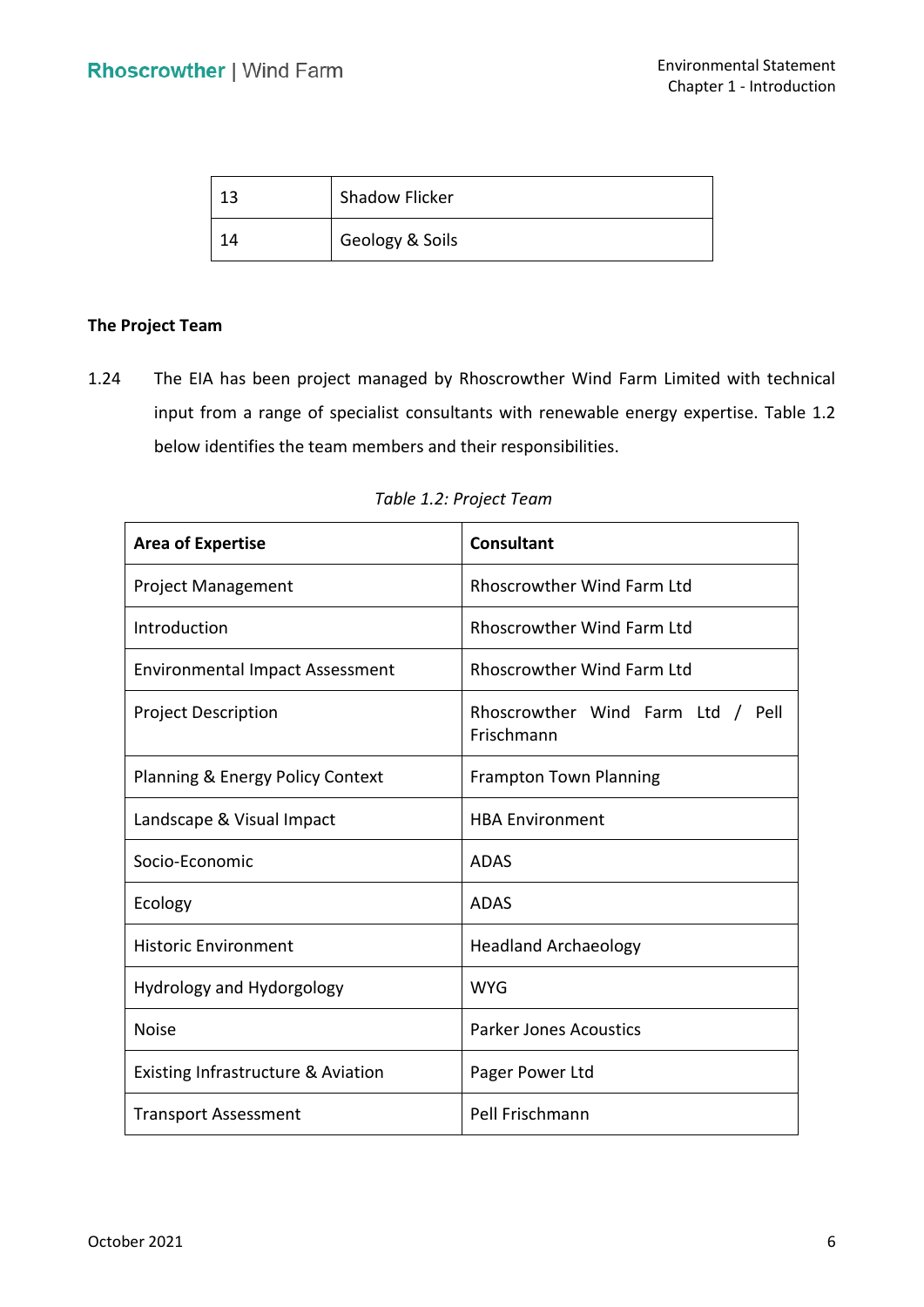| <b>Shadow Flicker</b> | Pager Power Ltd            |
|-----------------------|----------------------------|
| Geology & Soils       | <b>WYG</b>                 |
| Other Issues          | Rhoscrowther Wind Farm Ltd |
| Legal Review          | Aaron & Partners LLP       |

# **Regulation 17(4) Statement of Expertise**

 1.25 The team of specialist consultees that have been used to produce this Environmental Statement have extensive experience in the preparation of environmental statements, including those relating to onshore wind developments. A brief summary of the expertise is included below:

| <b>Consultant</b>                                    | <b>Expertise</b>                                                                                                                                                                                                                                                                                                                                                                                                                                                                                  |
|------------------------------------------------------|---------------------------------------------------------------------------------------------------------------------------------------------------------------------------------------------------------------------------------------------------------------------------------------------------------------------------------------------------------------------------------------------------------------------------------------------------------------------------------------------------|
| <b>Rhoscrowther Wind</b><br>Farm Ltd                 | The directors of Rhoscrowther Wind Farm Ltd have been<br>involved in the preparation of the environment statements<br>of the following wind farm proposals:<br>Rhoscrowther (2014)<br>Hendy (Powys)<br>Bryn Blaen (Powys)<br>Griffe Grange (Derbyshire)                                                                                                                                                                                                                                           |
| Frampton Town<br><b>Planning (Peter</b><br>Frampton) | Peter Frampton holds a Bachelor of Science Honours Degree<br>in Town Planning. He is a member of the Royal Town<br>Planning Institute and the Royal Institution of Chartered<br>Surveyors. He is a Director in the firm of town planning<br>consultants and chartered surveyors that bears his name,<br>Framptons Town Planning Ltd trading as 'Framptons'.<br>Mr Frampton has advised on the following wind farm<br>projects:<br>Carland Cross (Cornwall)<br>Floods Ferry March (Cambridgeshire) |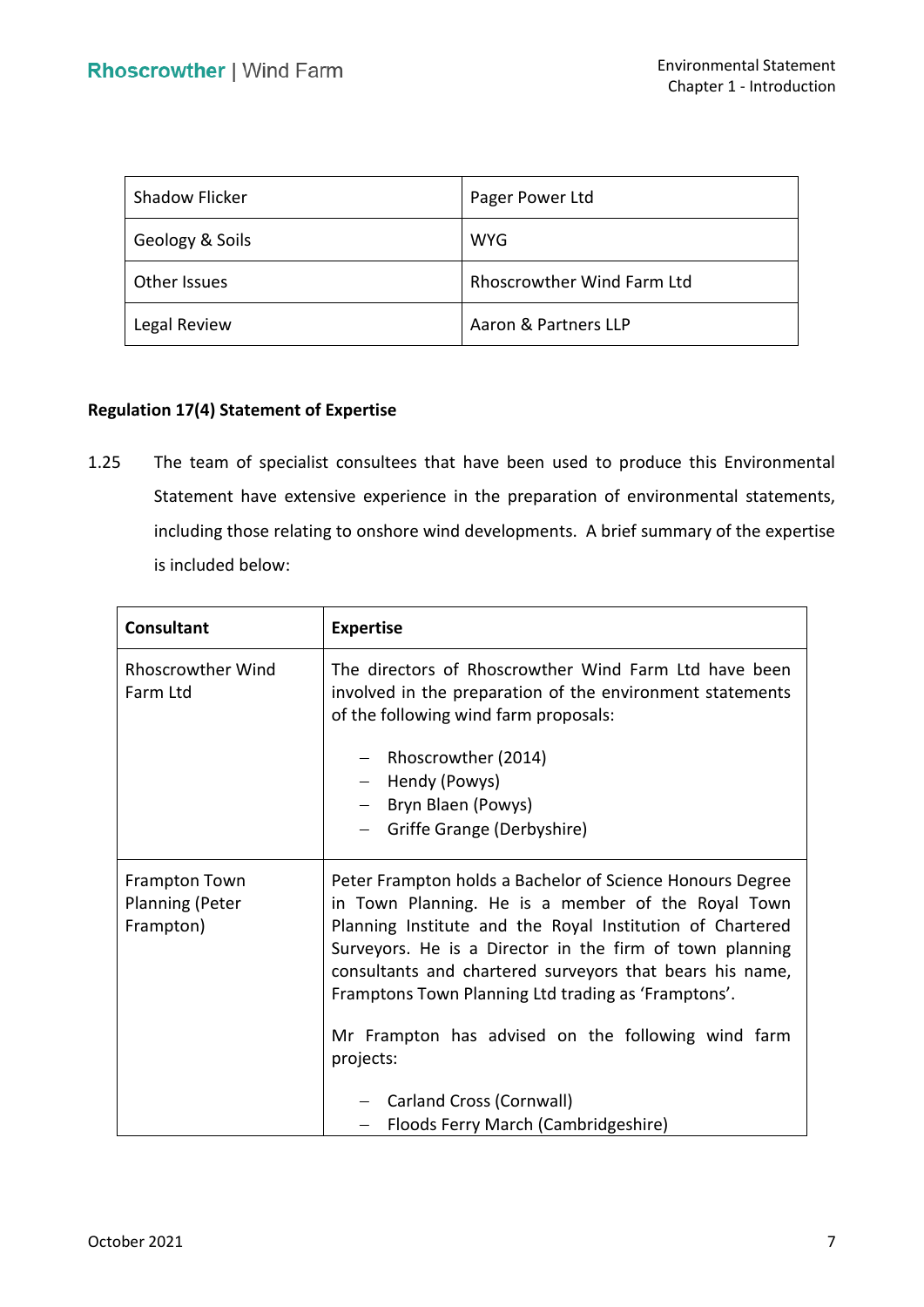|                                         | - French Farm Thorney (Cambridgeshire)<br>Barmoor between Ford and Lowick, (Berwick on<br>Tweed)<br>Hallburn Farm (Longtown Carlisle)<br>Llandinam (Mid-Wales Co-joined Wind Farm Inquiry)<br>Thornholme (East Riding)<br>Mynydd y Gwynt (Powys)<br>$-$<br>Bryn Blaen (Powys)<br>- Hendy (Powys)<br><b>Rhoscrowther Wind Farm</b>                                                                                                                                                     |  |
|-----------------------------------------|---------------------------------------------------------------------------------------------------------------------------------------------------------------------------------------------------------------------------------------------------------------------------------------------------------------------------------------------------------------------------------------------------------------------------------------------------------------------------------------|--|
| <b>HBA Environment (Kay</b><br>Hawkins) | Ms Hawkins is a Chartered Landscape Architect and Director<br>of Hawkins Bell Associates Ltd (t/a H:B:A Environment), a<br>landscape practice and environmental consultancy based in<br>Shrewsbury, Shropshire.                                                                                                                                                                                                                                                                       |  |
|                                         | Ms Hawkins holds a Bachelor of Science Honours Degree in<br>Ecology from the University of Lancaster (1982) and a post-<br>graduate Bachelor in Landscape Design from the University<br>of Manchester (1986). Ms Hawkins is a Member of the<br>Landscape Institute, a Supervisor for candidates on the<br>Landscape Institute's Pathway to Chartership and an<br>Examiner<br>Institute's Professional<br>for<br>the<br>Practice<br>examinations.                                      |  |
|                                         | Ms Hawkins' professional involvement in wind energy began<br>in 1994 and in the last 23 years I have been involved in over<br>200 proposed onshore wind farm sites in England, Scotland,<br>Wales and Northern Ireland and also several offshore wind<br>farms sites.                                                                                                                                                                                                                 |  |
|                                         | Ms Hawkins has managed teams of experts undertaking the<br>environmental impact assessment (EIA) of proposed wind<br>farms, I have prepared site selection and feasibility studies,<br>undertaken consultations, scoping studies and site layout<br>designs and have edited and compiled environmental<br>statements (ESs). I have undertaken seascape, landscape,<br>visual, cumulative and cultural heritage assessments for<br>both EIA and non-EIA renewable energy developments. |  |
|                                         | Ms Hawkins has also produced written representations,<br>hearing statements and proofs of evidence and presented                                                                                                                                                                                                                                                                                                                                                                      |  |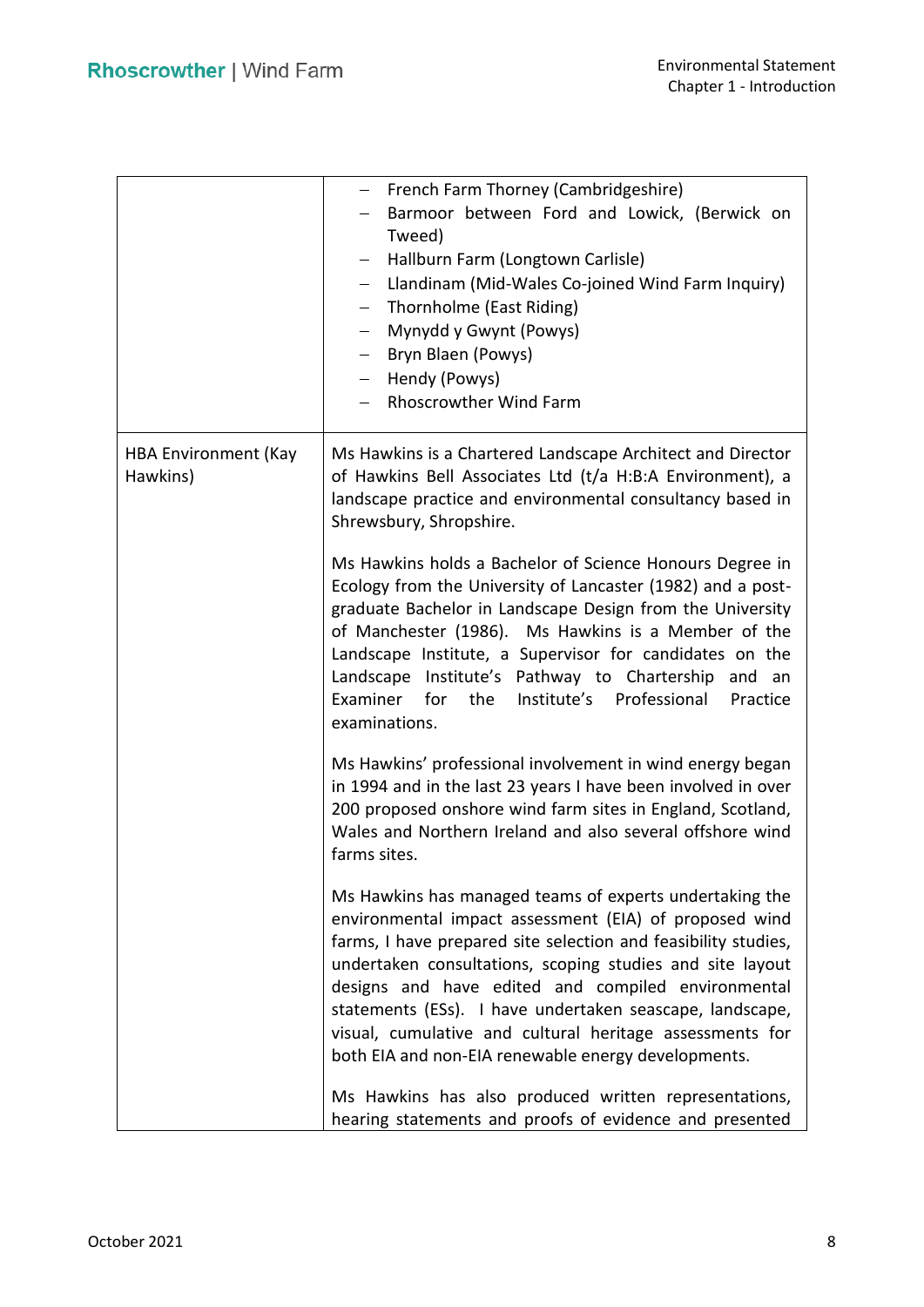|             | expert evidence at examinations in public (EiPs), hearings<br>and public inquiries for over 40 wind farm appeals<br>throughout the UK, twelve of which have been for appeals<br>in Wales (including Bryn Blaen Wind Farm, Garreg Lwyd Hill<br>Wind Farm, Newton Down Wind Farm, Mynydd y Gwrhyd<br>Wind Farm, Scarweather Sands Offshore Wind Farm, Parc<br>Cynog Wind Farm and Cemmaes B Wind Farm).                                                                                                                                                                                                                                                                                                                                                                                                                                                                                                                                                                                                                                                                                                             |
|-------------|-------------------------------------------------------------------------------------------------------------------------------------------------------------------------------------------------------------------------------------------------------------------------------------------------------------------------------------------------------------------------------------------------------------------------------------------------------------------------------------------------------------------------------------------------------------------------------------------------------------------------------------------------------------------------------------------------------------------------------------------------------------------------------------------------------------------------------------------------------------------------------------------------------------------------------------------------------------------------------------------------------------------------------------------------------------------------------------------------------------------|
| <b>ADAS</b> | ADAS has carried out the Ecological Impact Assessment<br>(EcIA) of more than 15 large proposed wind farms in Wales,<br>Scotland and England, including Nationally Significant<br>Infrastructure Projects (NSIPs) and Developments of<br>National Significance (DNS). ADAS has had overall<br>responsibility for full EcIA of survey areas. This has included<br>detailed ornithological survey (breeding birds, Vantage<br>Points, single species surveys), otter, water vole, bats,<br>badgers, great crested newt, Phase I habitat survey,<br>National Vegetation Classification, Invasive Species survey,<br>constraint mapping and peat assessment. All surveys have<br>been to recognised and standard techniques and are in line<br>with relevant legal parameters. EcIA has also included the<br>formulation of mitigation and compensation measures and<br>the production of EcIAs for ES. Habitats Regulations<br>Assessments have been carried out for several sites. ADAS<br>has also provided expert witness for wind farm ecology<br>issues. A number of sites have received planning<br>permission. |
|             | carried out the Socio-Economic<br><b>ADAS</b><br>has<br>Impact<br>Assessment of a number of large proposed wind farms in<br>Wales, Scotland and England. The socio-economic impact<br>assessment included in the Environmental Statement was<br>largely desk-based, drawing on data and evidence from<br>published sources. The assessment covered the potential<br>direct, indirect and wider social-economic effects (primarily<br>employment impact) associated with the construction and<br>operation of the proposed wind farm projects using<br>estimated project expenditure and employment data as well<br>as wider multiplier data derived from input-output method.<br>The impact of wind farms on tourism and house prices were<br>also included based on review of relevant literature.                                                                                                                                                                                                                                                                                                               |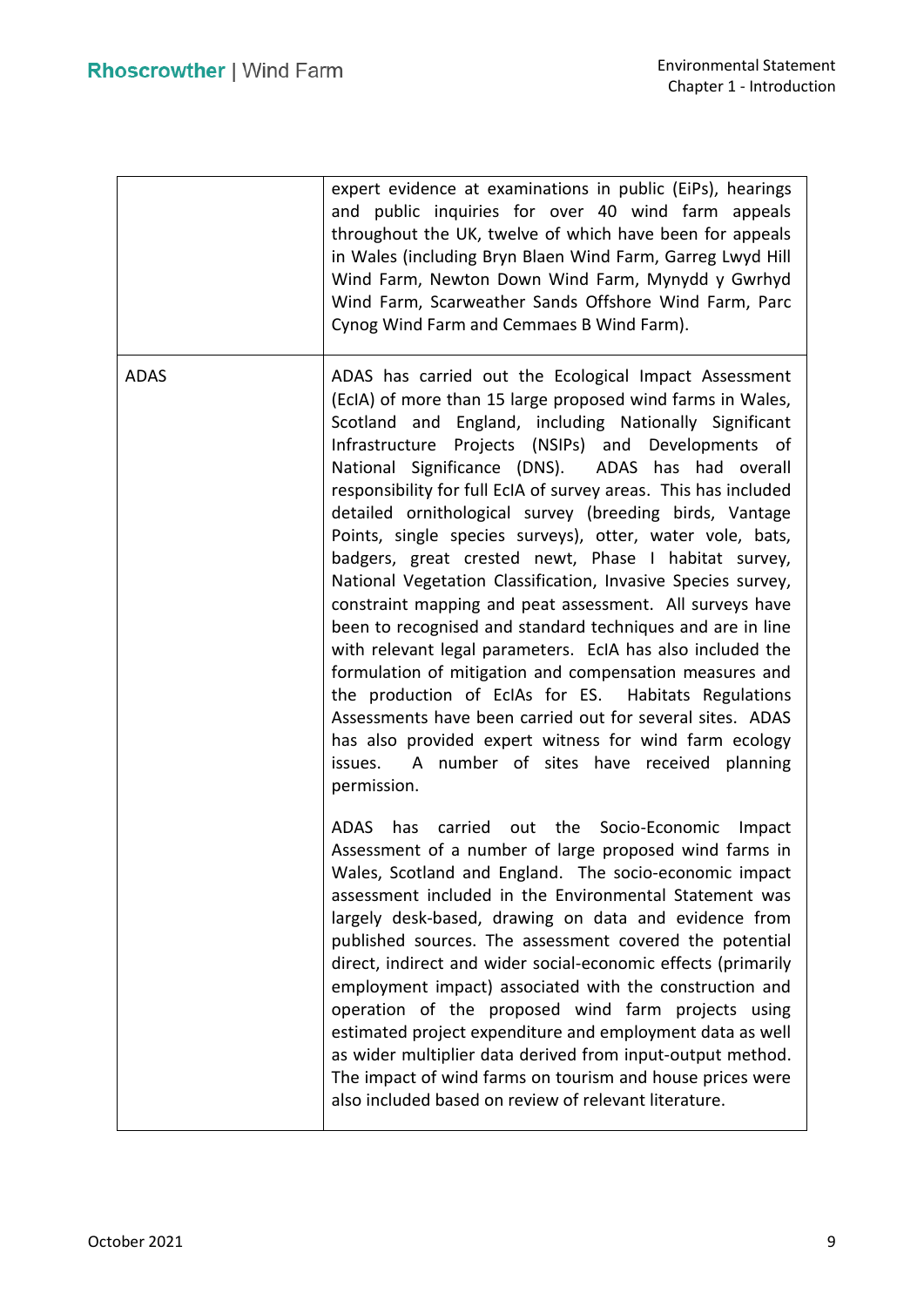| <b>Headland Archaeology</b><br>(Stephen Carter) | Mr Carter was a director and founder member of Headland<br>and is a leading heritage consultant and provides advice and<br>expert witness services on cultural heritage issues, with<br>experience both of public inquiries and<br>criminal<br>prosecutions.                                                                                                                                                                                                       |
|-------------------------------------------------|--------------------------------------------------------------------------------------------------------------------------------------------------------------------------------------------------------------------------------------------------------------------------------------------------------------------------------------------------------------------------------------------------------------------------------------------------------------------|
|                                                 | Mr Carter has worked in the cultural heritage profession for<br>over 30 years. Over the past 10 years this knowledge has<br>been directed towards environmental impact assessment<br>and he has developed particular expertise in mineral<br>extraction and wind farms. Stephen has been involved in<br>many planning enquiries. Most notably, he was the Principal<br>Heritage Consultant for Clyde Wind Farm, the largest<br>onshore consented scheme in Europe. |
|                                                 | Mr Carter is involved in the wider cultural heritage sector.<br>He is active in various committees and working groups of<br>the Chartered Institute for Archaeologists (the professional<br>institute for the sector) and has served in a voluntary<br>capacity on the boards of leading third sector organisations<br>including the Council for British Archaeology, Archaeology<br>Scotland and the Society of Antiquaries, Scotland.                            |
| WYG (Dr Neil Dickinson<br>and Conor Lydon)      | Chapter 9 has been prepared by Dr Neil Dickson, a qualified<br>hydrogeologist under the supervision of Conor Lydon, a<br>Chartered Environmentalist with the<br>Institution of<br>Environmental Sciences. Mr Lydon is an Associate Director<br>and Consultant Hydrogeologist at WYG Environmental and<br>Planning (Northern Ireland) Limited (WYG).                                                                                                                |
|                                                 | Dr Dickson is qualified with a Bachelor of Science (with<br>honours) degree in Geography from Queen's University<br>Belfast, holds a Master of Science degree in Heritage Science<br>from Queen's University Belfast and holds a Doctoral degree<br>in Environmental Engineering (hydrogeological modelling)<br>from the Queen's University Belfast.                                                                                                               |
|                                                 | Mr Lydon has 17 years of experience in the field of<br>hydrogeology and has produced and peer reviewed in<br>excess of sixty environmental impact assessments, ranging<br>in complexity from small scale developments to Nationally<br>Significant Infrastructure projects. Mr Lydon is qualified with                                                                                                                                                             |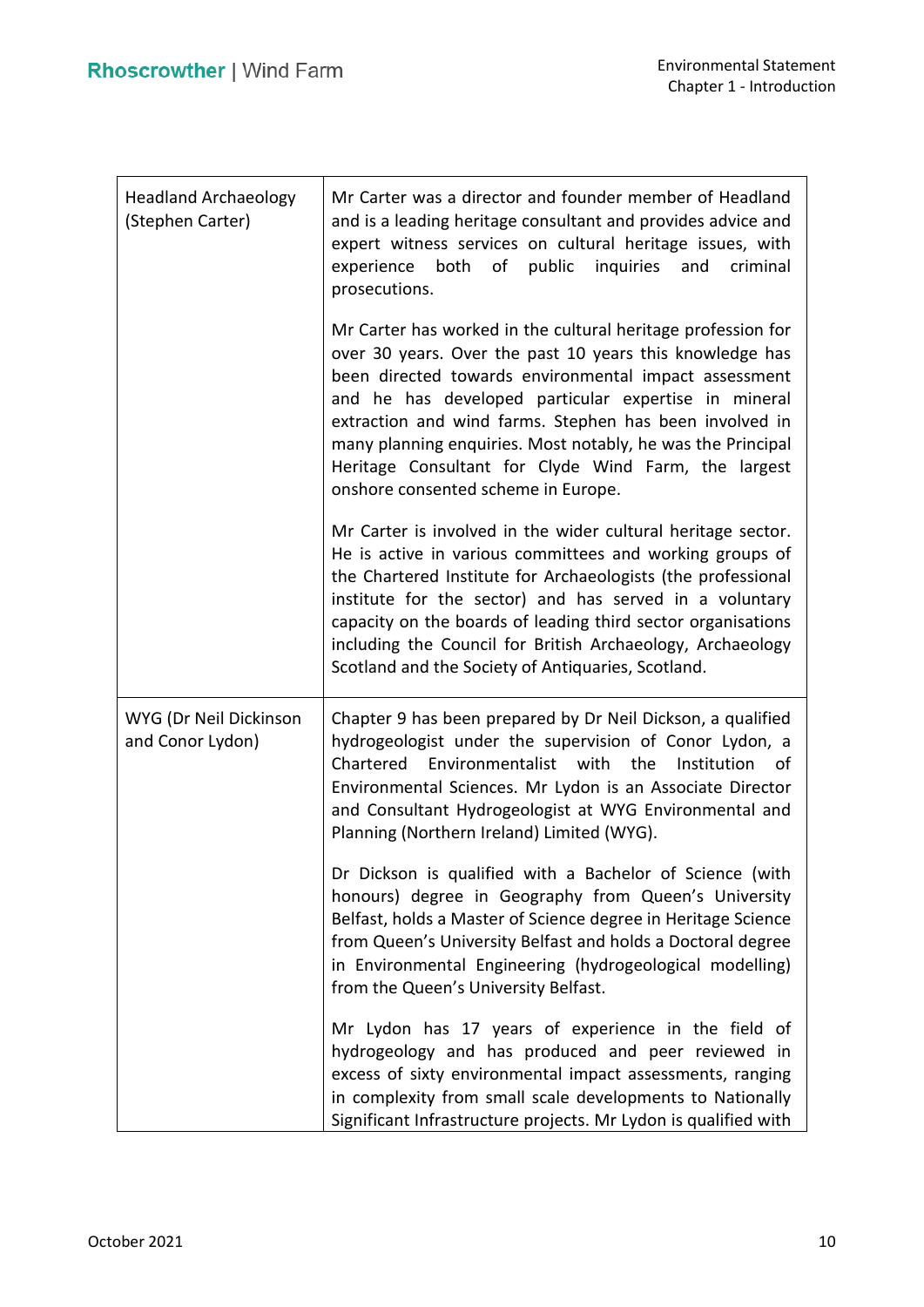|                               | a Bachelor of Applied Science degree in Earth Science from<br>the National University of Ireland, Galway and holds a<br>Master of Science degree in Hydrogeology from the<br>University of Birmingham.                                                                                                                                                                                                                                                                                                                                             |
|-------------------------------|----------------------------------------------------------------------------------------------------------------------------------------------------------------------------------------------------------------------------------------------------------------------------------------------------------------------------------------------------------------------------------------------------------------------------------------------------------------------------------------------------------------------------------------------------|
| <b>Parker Jones Acoustics</b> | With nearly 10 years' experience in building<br>and<br>environmental acoustics with MACH Acoustics and SLR<br>Consulting respectively Chris Parker-Jones has amassed a<br>wide range of experience as a lead consultant.                                                                                                                                                                                                                                                                                                                           |
| Pager Power                   | Pager Power's core business is the provision of technical<br>consultancy services for wind farm development, the<br>services that Pager Power is able to offer relate to wind<br>turbines and aviation, radar and communications. Pager<br>Power has been providing assessments of aviation and radio<br>issues for wind developers and consultants in the UK since<br>2002, and also provides such services overseas.                                                                                                                             |
|                               | Pager Power undertook its first Wind Farm Aviation<br>Assessment in 2002 and has been advising on wind turbine<br>radar impacts ever since. The company helped Scottish<br>Power and BAA overcome issues associated with the 62<br>turbine Black Law wind farm and its potential impact on the<br>radar at Edinburgh Airport in 2003. The company has acted<br>for the majority of major UK wind farm developers on<br>hundreds of wind farm proposals and has worked on over<br>24% of wind turbines that are currently operational in the<br>UK. |
|                               | Pager Power uses a range of bespoke software for modelling<br>the impacts of wind turbines on air traffic control radar, air<br>defence radar, meteorological radar, television, microwave<br>communications links and private radio systems. This<br>software can also identify zones of potential impact and lists<br>of potentially affected installations in a particular area.<br>Much of our work is customized to our customers' specific<br>requirements, rather than standard reports in a standard<br>format.                            |
|                               | Pager Power has a good working relationship with Ofcom,<br>The Civil Aviation Authority, National Air Traffic Services, the<br>Ministry of Defence and many other aviation and radar                                                                                                                                                                                                                                                                                                                                                               |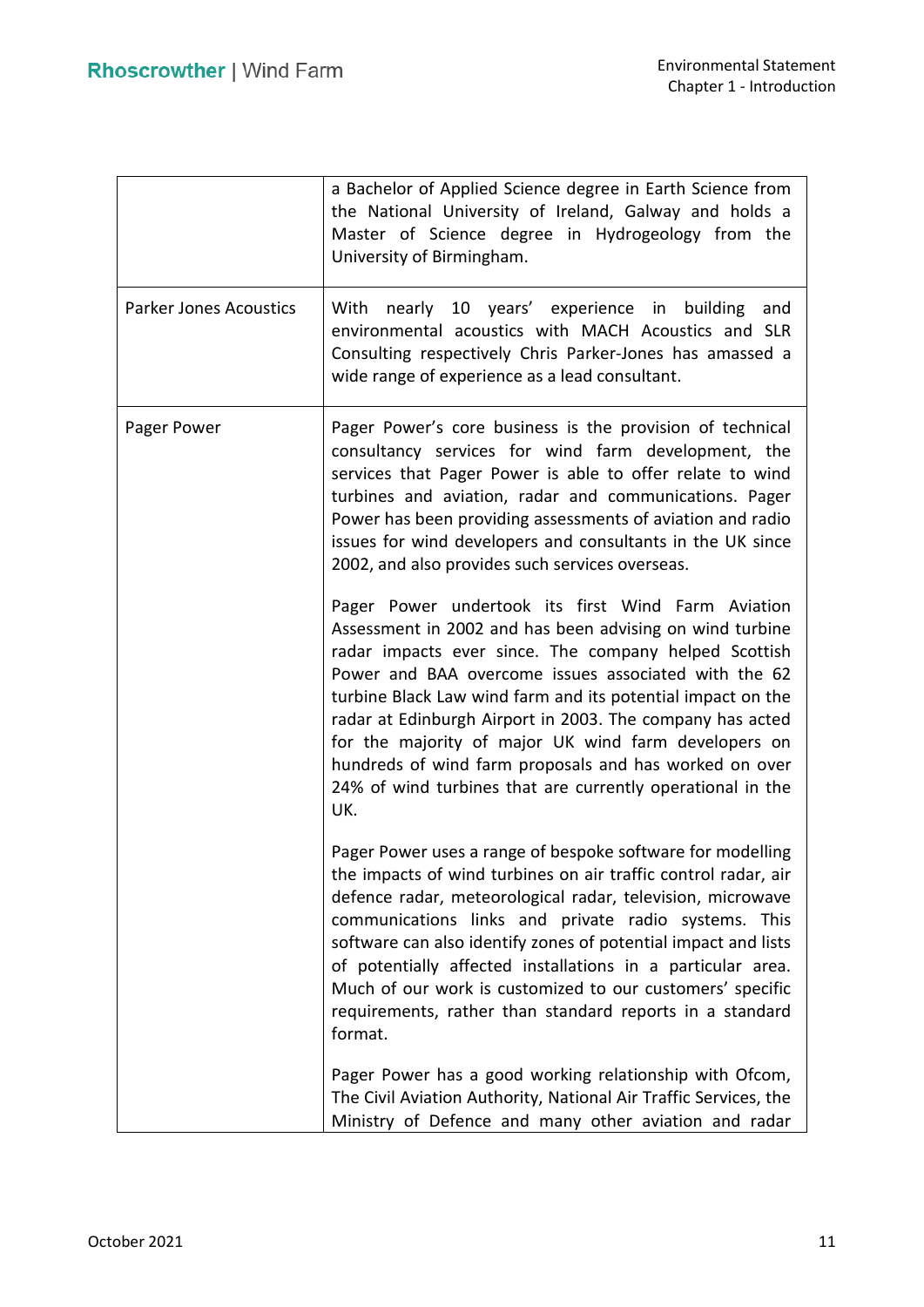|                                    | stakeholders. Pager Power has extensive knowledge and<br>experience of technical mitigation solutions as well as the<br>complex planning and aviation publications that impact the<br>practicalities of implementing such solutions.                                                                                                 |
|------------------------------------|--------------------------------------------------------------------------------------------------------------------------------------------------------------------------------------------------------------------------------------------------------------------------------------------------------------------------------------|
|                                    | The company has also worked on renewable energy<br>developments in Ireland, Belgium, Netherlands, Sweden,<br>Canada, Bulgaria, Seychelles, Mauritius, Oman, South Africa,<br>Greece, Serbia, Kosovo, France, Spain, Chile, Finland, India,<br>Jordan, Colombia, Singapore, Indonesia, Cyprus, Kenya,<br>United States and Australia. |
| Pell Frischmann<br>(Gordon Buchan) | Mr Buchan is a Divisional Director in the Transport Planning<br>team and has over 24 years' experience and has provided<br>abnormal load route survey, Transport Assessment and<br>traffic impact review advice on over 500 wind farm sites<br>across the UK, Ireland and Scandinavia.                                               |
|                                    | Mr Buchan holds the following qualifications:<br>BEng (Hons) Civil & Transport Engineering<br><b>MSc Transport Engineering &amp; Planning</b><br><b>CMILT</b><br><b>MCIHT</b>                                                                                                                                                        |
| Aaron & Partners LLP               | Aaron & Partners LLP is a firm of solicitors with offices in<br>Chester, Shrewsbury and Manchester. Aaron & Partners<br>have advised on renewable energy developments for over<br>20 years and have a particular expertise in Welsh planning<br>law.                                                                                 |
|                                    | Aaron & Partners are recognised in the independent legal<br>directory, the Legal 500, for its expertise in planning and<br>environmental law and energy.                                                                                                                                                                             |
|                                    | Aaron & Partners have advised on a number of wind farm<br>proposals in Wales, including the Llaithddu, Mynydd y<br>Gwynt, Bryn Blaen, Hendy and the previous Rhoscrowther<br>wind farm.                                                                                                                                              |

1.26 Rhoscrowther Wind Farm Ltd has provided key information and input on the proposed